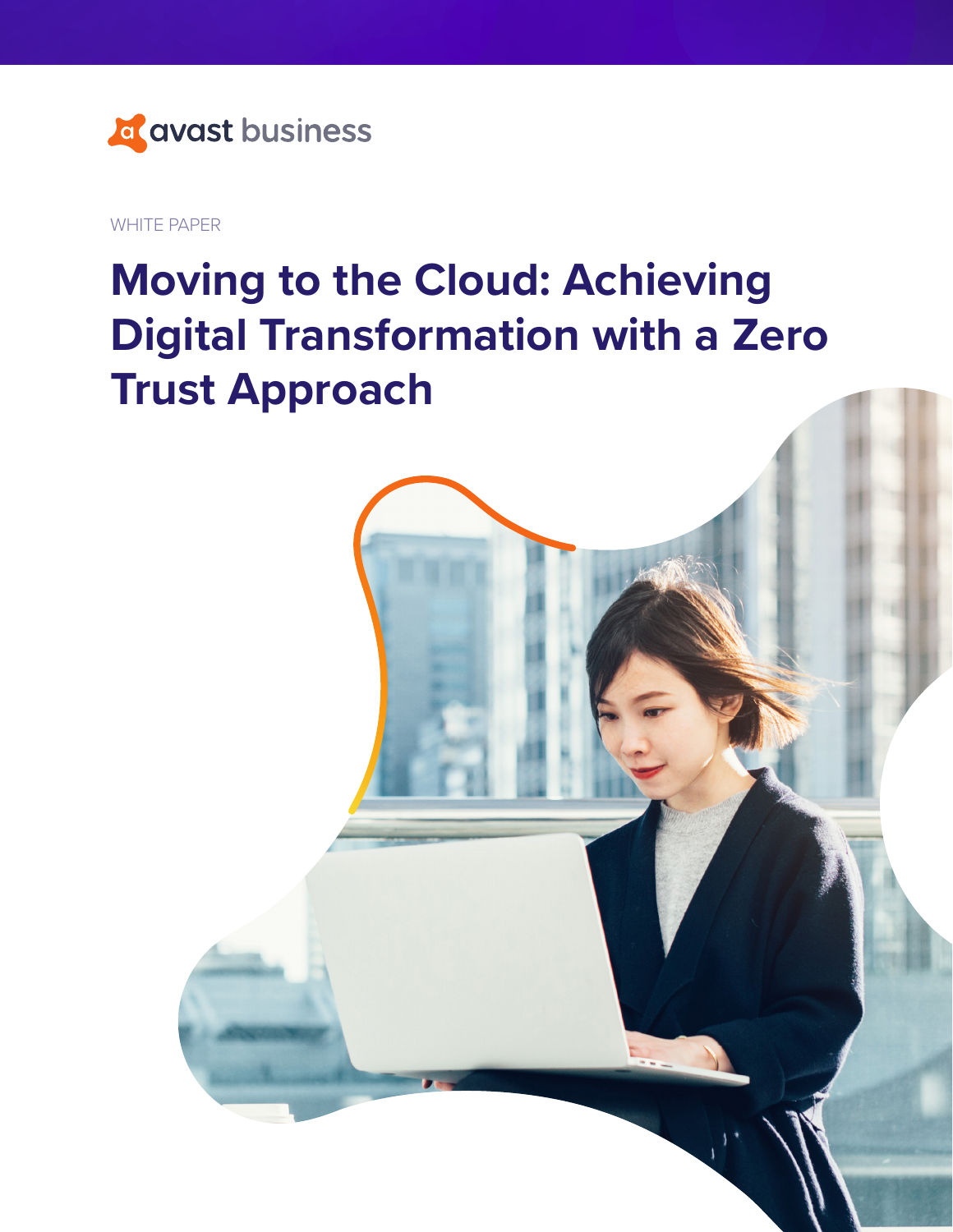

## **Is the Shift to Cloud and Mobility Creating a Cybersecurity Gap?**

When it comes to rates of change, cybersecurity has typically been on the conservative side. Establishing cybersecurity systems, testing them, and getting them working properly takes time and resources. Changes introduce risk. And there is an active community of attackers looking for mistakes when changes are made.

But at the same time, the business computing landscape is rapidly evolving and quickly moving to mobile devices and the cloud. Even before COVID 19, the way we work was already changing – mobility, working outside the office, and accessing business applications anywhere, anytime has become the new normal. The pandemic has simply accelerated this change.

FireMon's State of Hybrid Cloud Security Survey tells this story very clearly. The survey found that 60% of businesses are embracing the cloud at a rate that outpaces their ability to secure it. Half of all businesses have deployed two or more clouds. At 44% of the organizations surveyed, the security of the cloud is managed by someone outside the security organization. Such a disjointed approach to managing security is likely to be problematic.

There's no question that the net benefits of the cloud are impressive. The increase in mobility and cloud adoption is good for business, creating new ways of working, increasing collaboration, and expanding choices of applications. But because cybersecurity is often not very agile, legacy solutions that are being retrofitted to cloud usage are getting in the way of a great mobile and cloud experience.

For example, many users are forced to put up with a slow and frustrating experience because they must log into a VPN every time they need to access applications. Too often, connectivity drops, and they must restart their VPN connections. User traffic is often backhauled through a central data center, which slows connection speeds, as their traffic has to go through the data center on its way to the internet and back.

The threat landscape continues to evolve as well, with more attacks popping up every month, from DDoS attacks to malware and ransomware (like NotPetya, WannaCry, and Ryuk). But although the threats have evolved, cybersecurity hasn't. An evolution is now imperative because attackers have figured out the current generation of technology.

Perhaps the biggest change is that the idea of a perimeter separating the safe zone from the danger zone is no longer valid. The defensible network perimeter is still mentioned in reference to the data center, but in reality, that perimeter no longer exists as it once did.

As more privately managed apps move to the cloud and SaaS applications like Office 365 are adopted, companies can no longer control the network as they have in the past. Traditional network security technologies have increasingly become obsolete, as they are meant to secure access to the "on-premise" data center.

So how should we define and secure today's network?

Digital transformation requires a new approach to cybersecurity because, in effect, the attack surface has broadened from the office data center to the far reaches of the internet. The new perimeter is really around the app, users, and their devices. The cloud is here to stay, and we need to do something different to secure it.

### **Taking Security to the Cloud**

The transition from a fixed security architecture designed around a perimeter to one that can address differences in architecture and control points in the cloud requires changes in both theory and practice. In other words, we need a new way of thinking about a solution and new technology to implement it. The new perimeter is really centered around the apps, users, and their devices.

## **How Cloud-Based and Zero Trust Networking Technologies Integrate for a Complete Solution**

The move from hosted and managed appliances to security delivered as a service allows companies to respond faster to changes in the cybersecurity landscape. Hosted security services offer a variety of benefits:

- Security can be managed locally but distributed globally. A simple policy change or changes to the global infrastructure can be made from a single point.
- Less complexity and management, as companies interact remotely with software rather than having to update hardware.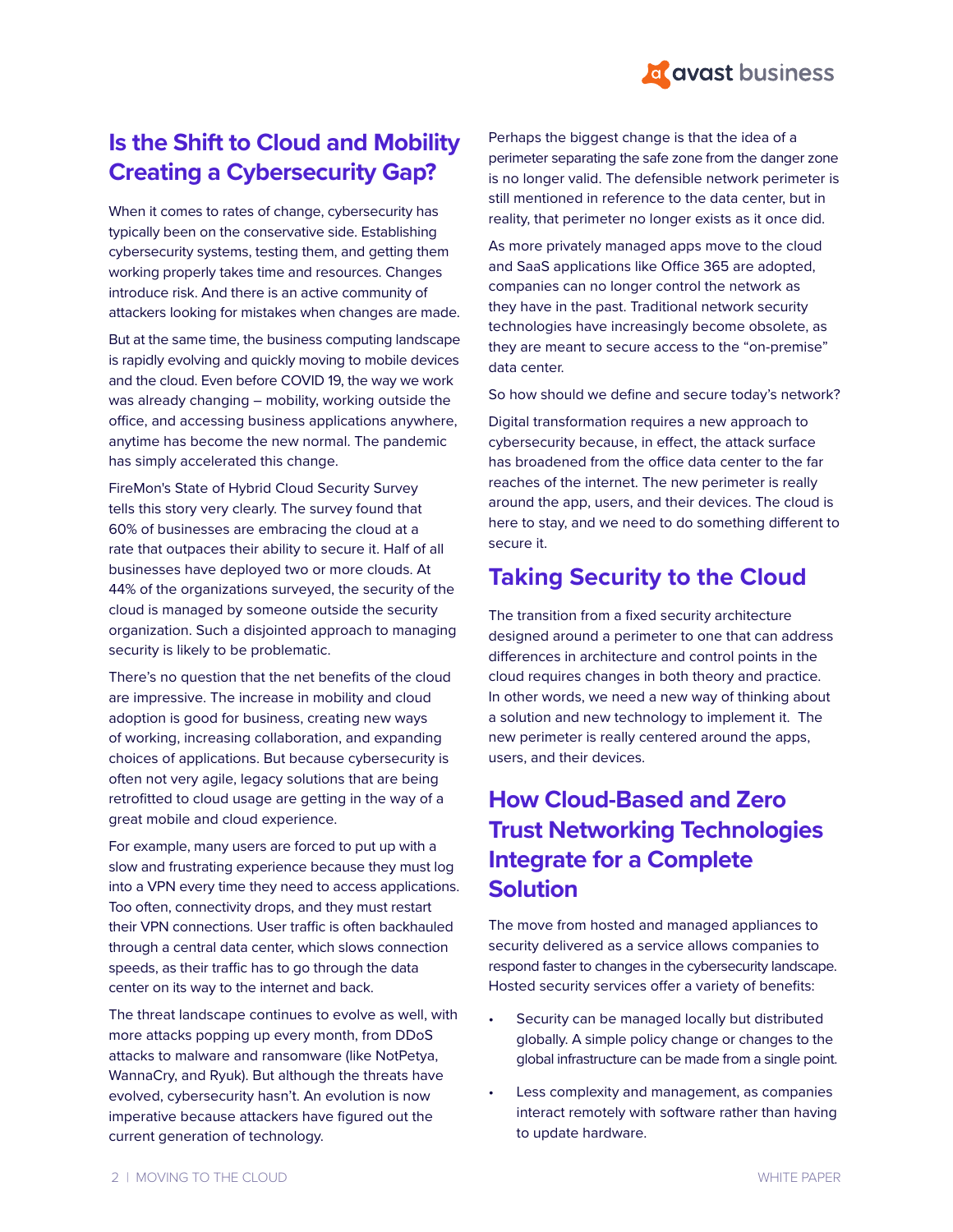

- Improved user experience in accessing private applications with the adoption of zero trust network access technologies (versus backhauling through a corporate data center).
- Increased agility to implement new solutions and change configurations to address new problems.
- Greater visibility, as trusted brokers are the single point of control through which all application access takes place.
- Reduced CapEx and OpEx for security.

Just as applications moved to the cloud, security must also move to the cloud, for the same reasons.

## **The evolution of creating network connections**

Typically, the process for creating a network inside a company includes asking the network for a connection, and the network provides it. Designers of the network control how that happens and what the connection is like. Cloud-based security addresses the biggest change brought by the cloud: the fact that the network is no longer under the control of the IT organization.

When you have cloud-based solutions, someone else is running the network and security challenges must be addressed in a new way. Cloud-based security solutions decouple application access from network access by using the internet as the connectivity mechanism. The application then provides the connection back to the user. What's more, instead of users connecting inbound to an application, the application provides an inside-out connection back to the cloud broker, explorer where the apps and user connections are stitched together. Applications are never exposed to the internet, making DDoS attacks impossible and removing the need for firewalls, web application firewalls, and other network security appliances and point products.

This structure has the great benefit of delivering microsegmentation without the need for complex network segmentation, and management of ACLs and firewall policies. In effect, the connection made for that user is a microsegment, and is spun up on a per session basis, rather than a static tunnel that is always up and running like with VPN. This microsegmentation greatly limits the lateral spread of malware and over-privileged

access by default. The user can do nothing else with the connection but access the application, which greatly limits the lateral spread of malware. This approach uses encrypted end-to-end connections over the internet for speed and scalability, replacing the internal proprietary network as the delivery mechanism and reducing costs.



## **The rising popularity of ZTNA services**

A number of drivers are spurring adoption of ZTNA technologies, but here are some of the most prevalent ones:

#### **VPN Replacement**

VPNs are known to be slow, unreliable, and insecure. Let's face it: Users and IT staff hate them for good reason. If the remote users manage to connect, they are connecting from an approved list of IP addresses and are assumed to be trusted. They are granted access to the network through a firewall, which is most often exposed to the internet. On-premise users (and their malware) can then move laterally across the network. Ultimately, this inherent trust leads to risk and over-privileged network access.

By comparison, ZTNA services provide a seamless, faster user experience. ZTNA services are faster because they are brokered in the cloud rather than being tunneled through corporate networks. From a network security standpoint, this approach offers microsegmentation at the application instance level and keeps users off local area network segments, thereby preventing malware from spreading.